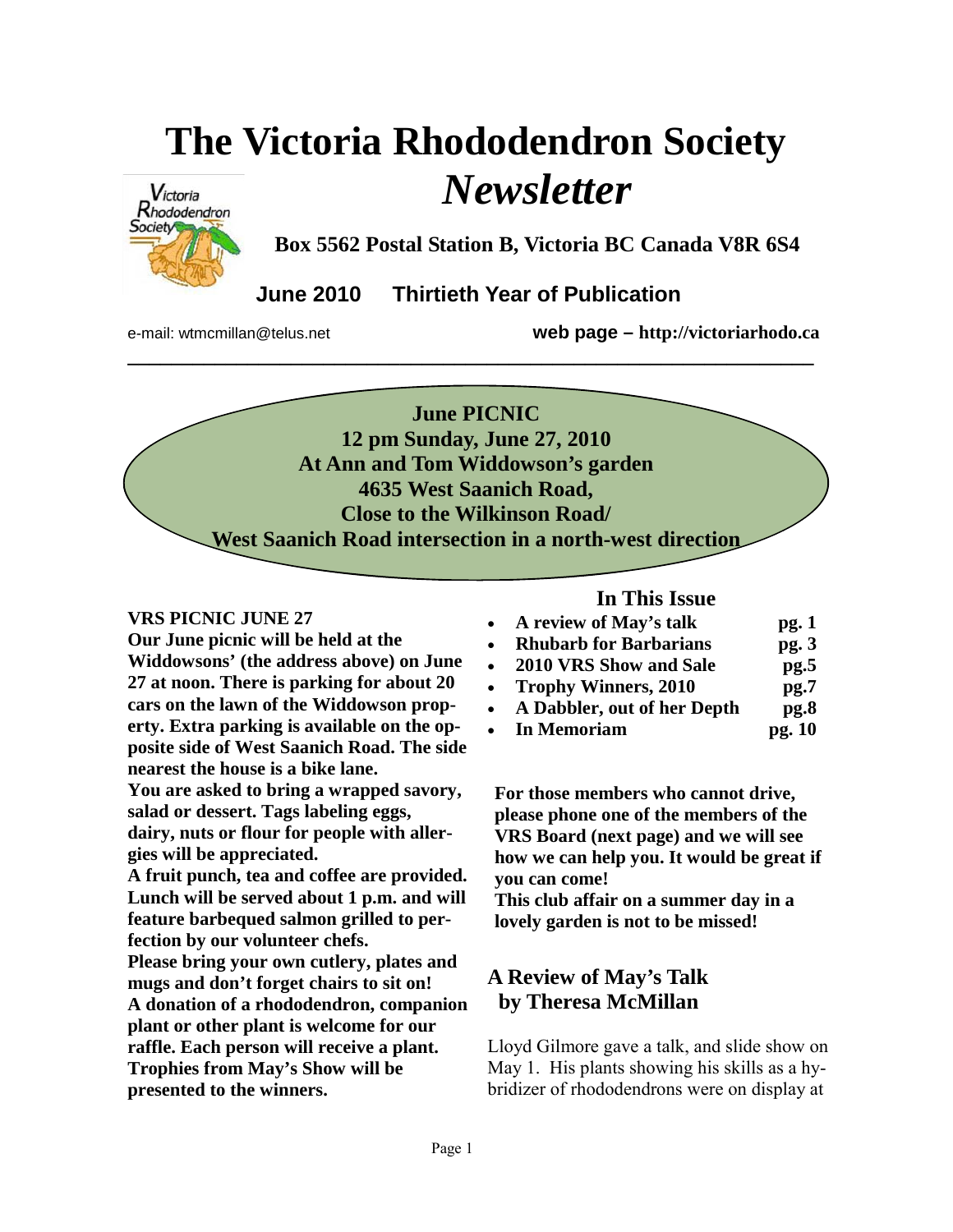# **VICTORIA RHODODENDRON**  SOCIETY BOARD

 President: **Jacqueline Bradbury** 250-389-1379 jacqbradbury@shaw.ca 1st Vice President: **Calvin Parsons** 250-385-1970 waterlily@shaw.ca 2nd Vice President **Peter Barriscale** 250-385-3950 pbarris@shaw.ca Past President: **Bill McMillan** 250-478-3515 wtmcmillan@telus.net Treasurer: **Ann Widdowson** 250-479-9167 awiddowson@shaw.ca Secretary: **Theresa McMillan** 250-478-3515 wtmcmillan@telus.net Members-at-Large: **Lois Blackmore** 250-478-6615 loisb@shaw.ca **Lloyd Gilmore** 250-642-2256 Llgilmore@shaw.ca **Carolyn Marquardt** 250-477.8387 tonymarquardt@shaw.ca **Norma Senn** 250-595-7276 Normasgarden@telus.net **Gareth Shearman** 250-385-4302 shearman@victoria.tc.ca

#### **Newsletter Committee:**

Theresa McMillan 250-478-3515 Bill McMillan 250-478-3515 Linda Gilmore 250-642-2256 Joyce Whittle 250-656-7313 Calvin Parsons 250-385-1970

#### **Website:**

Arthur Ralfs 250-337-5818 Bill McMillan 250-478-3515 Calvin Parsons 250-385-1970 the back of the room.

His goals are to create small scented double calyx ("hose in hose") indumented rhododendrons**.** He is also interested in improvements to the flowers, foliage and hardiness of his plants. Lloyd has been working on his hybrids for over 10 years.

He talked to Lofthouse years ago about ideas for hybridizing rhododendrons.

Pollen can be used immediately if needed for a cross, but can be stored for use up to two years later. Place the pollen on a napkin with date collected and plant name. Allow to dry at room temperature for three days to a week. Place dry anthers in a "000" gelatin capsule, label with the date (like April 2010 "Thor") on a piece of masking tape  $\frac{1}{4}$ " wide and place in a freezer. Get it out as required the next spring or the following spring. The seeds are very small.

Lloyd raises his seedlings in an equal ratio of peat and perlite, in an insulated shed, with 14 hours of light, and 1/4 strength 20/20/20 fertilizer for watering. Fungus gnats are a problem with small rhododendrons. Lloyd has been using the pollen from ochraceum RSF and trying to improve on Thor in efforts to get a fragrant red rhododendron. He found Rubicon hybrids too tender. Mellotums are used to get good red flowers and good indumentum. Lloyd uses Jeda, a rhododendron with hose in hose heavily spotted flowers and Dexter's Spice which is very fragrant. Crossing Jeda with pachysanthum then gave some variability particularly in truss and indumentum in seedlings. Dexter's Spice (parentage unknown) has given very variable leaf size and growth habit when crossed with Jeda. Surprisingly Dexter's Spice cross Mallotum has given vigorous seedlings. Selfing, crossing a plant onto itself and crossing two plants from the same seedlot, can re-

*(Continued on page 3)*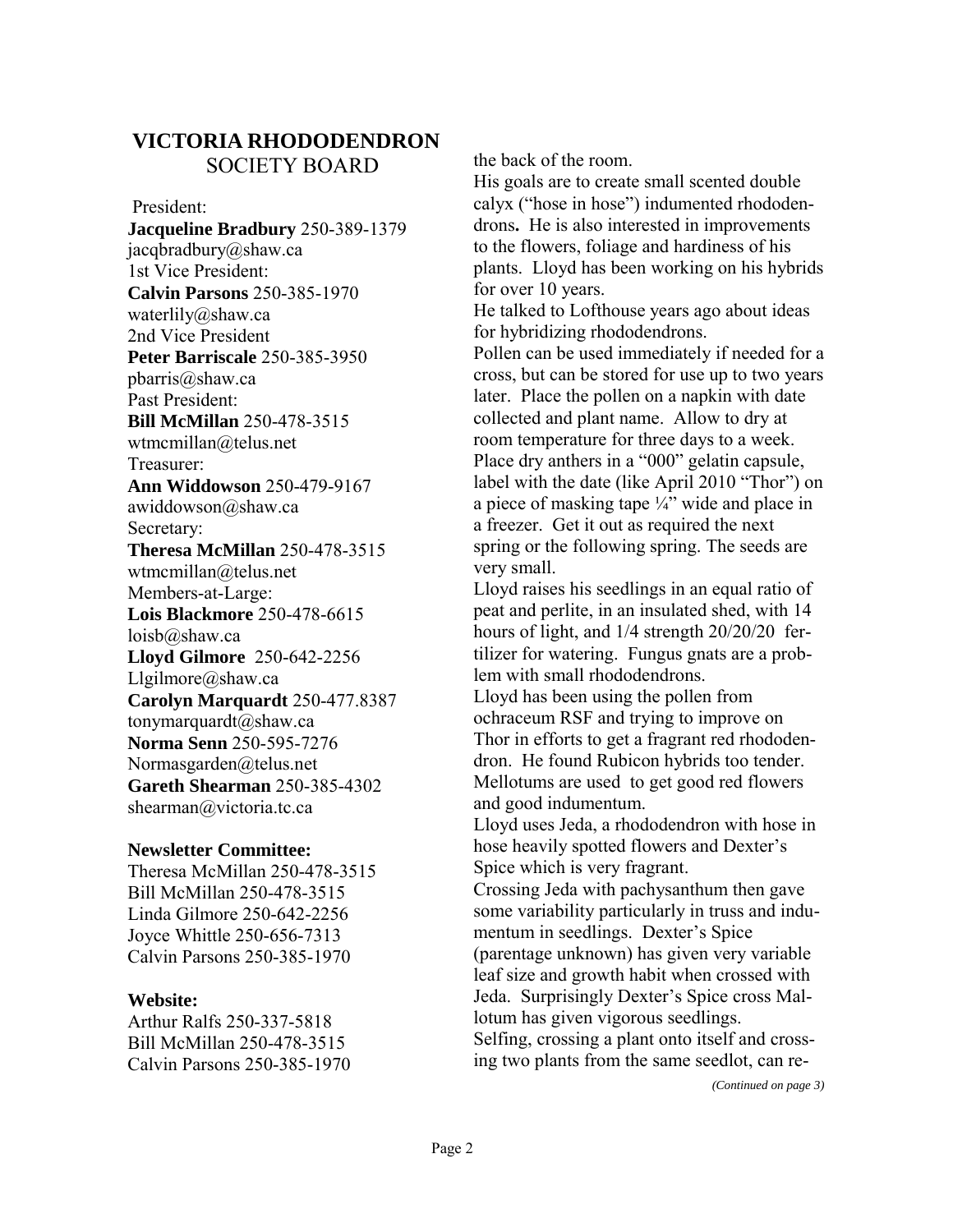

duce vigour in offsping Lloyd found that while Lofthouse Legacy was beautiful, it had a poor root system. Crossed with pachysanthum improved root systems and hopefully will improve the truss shape. He has been giving his hybrids local names like

"Parksville Sunset" and "Sooke Clouds". The plants on display would look good at the edge of a rhodo bed, where their frilly fragrant flowers could be easily admired.

**Mill Bay Garden Club Flower Show Saturday June 12, 2010 – 9:00 am to 2:00 p.m,** 

**2550 Watson Road**, **Cobble Hill**, **BC**

**For any further information, please contact Brenda Dumont, Toll Free - 1-866-442-0044 Phone: 250 743 1638 email: me@brendadumont.comFor**

#### **Rhubarb for Barbarians**  Oddthoughts 11 **By M.J. Harvey**

The England into which I was born was riven by north-south rivalries involving class, accent and geography. At Doncaster Grammar School in the north of England my Yorkshire accent was shamed out of me and my vowels elongated slightly. We would have foods such as pikelets, penny ducks, black pudding or brawn followed by stewed rhubarb for tea (dinner was of course at midday). In the south of England they would have strawberry cream teas. I exaggerate, but only slightly. The more hoity-toity southerners regarded the north as inhabited by barbarians, although Scotland was respectable. Canada was a breath of fresh air although I still occasionally crave the food.

On rare bus trips to Leeds we would pass field after field of rhubarb, with long rows of low, dark huts interrupting occasionally. The clay

deposited at the end of the glacial period was ideal for growing rhubarb, the resulting deep, damp soil being just what the roots required.



**"strawberry rhubarb"** 

People can be divided into two groups: those who love rhubarb and those who hate it. I belong to the 'love' group and must have eaten hundreds of pounds over the years. One uncle said he grew "strawberry rhubarb" and I really looked forward to tasting it. Alas, it was a case of childhood disillusionment - it tasted as sour as the rest. The name, if not a joke, I eventually worked out referred to the colour of the stems.

I enjoyed picking rhubarb - it was a joy. I would pull off the stalks from the base then, holding the stalk out horizontally, I would sever the leaf (lamina) portion with one blow of a sharp kitchen knife like a medieval executioner cutting off a head. We need to do more research on what motivates gardeners at different stages in their lives.

So what is rhubarb? I always jokingly refer to it as the first fruit of the season but it is the leaf stalk - the petiole - of the plant that is eaten, so technically it is not a fruit at all. (Oppositely the US Congress once declared that the tomato, which is a fruit, was a vegetable for taxation purposes).

Rhubarb has a long but somewhat obscure history. There are many species of *Rheum*,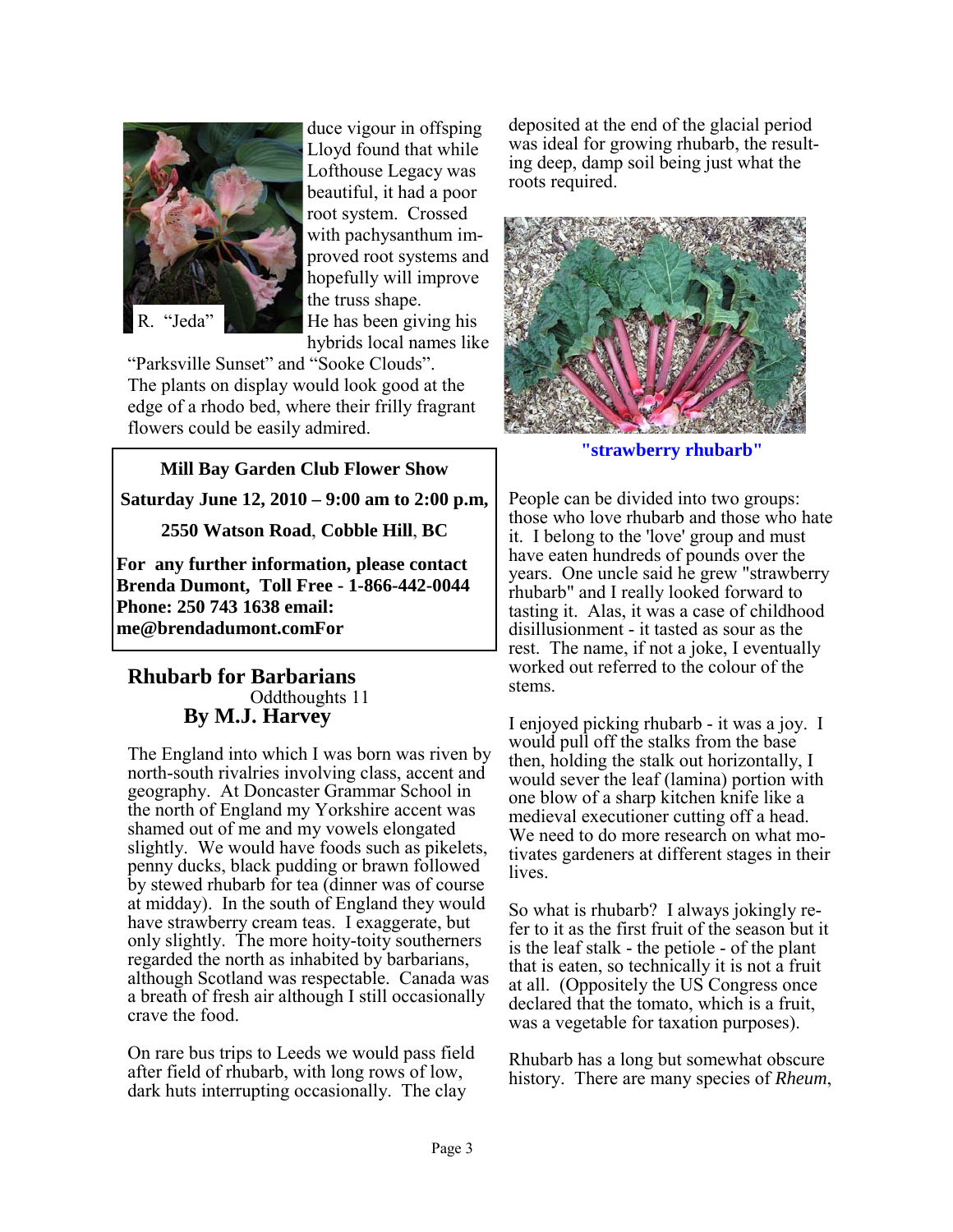

*R. officinale*

to which rhubarb belongs, scattered across northern parts of Asia and since ancient times the Chinese have used *R. officinale* root as a strong purgative but that is not the one we grow. A common ornamental is *R. palmatum* which is a statuesque space filler for large gardens. I notice that Oak Bay has its municipal sign at Oak Bay and Foul Bay supported by two specimens, the red-leaved form to the left and the green form to the right.



*R. palmatum*

Do I deduce that the gardener sailed?

In Medieval and Renaissance writings in Europe rhubarb is not mentioned nor is it figured in paintings in breviaries or books of hours. Had it been present such a

striking plant would have drawn attention and John Harvey (no relation) in his wonderful and detailed book Mediaeval Gardens has no entry for it. The earliest modern accounts of rhubarb cultivation appear in Europe in the seventeenth century and presumably it arrived there as a result of increased trade with eastern Europe and Asia.

However, the ancient Greeks and Latins did know of the existence of rhubarb. It got its name from reports of early explorers of it growing on the banks of the Rha (Volga) River and of it being consumed by the peasants living in the region. The definition of barbarian is, and I am not making this up, anyone not born in Greece or Italy so the Volga peasants were by definition barbarians. Thus this strange plant was called *Rhubarbarum* - Volga barbarian plant, as a hybrid Greek Latin name. From this is derived our name rhubarb.

The wild rhubarb species of eastern Europe and western Asia is *R. rhaponticum* and I gather it is (semi-) edible. In the process of this wild plant being repeatedly dug up and moved to another garden and thus moving towards central Europe it appears to have hybridized with another species; it is not clear which one. So what arrived in western



*R.. rhaponticum*

Europe in the seventeenth century and, not long after, in North America, is a group of hybrids which is now called *R. x cultorum* which means the hybrid rhubarb of cultivation. Of course this provides the ideal excuse for people who on principle do not eat hybrids, to decline a dish of the mouth-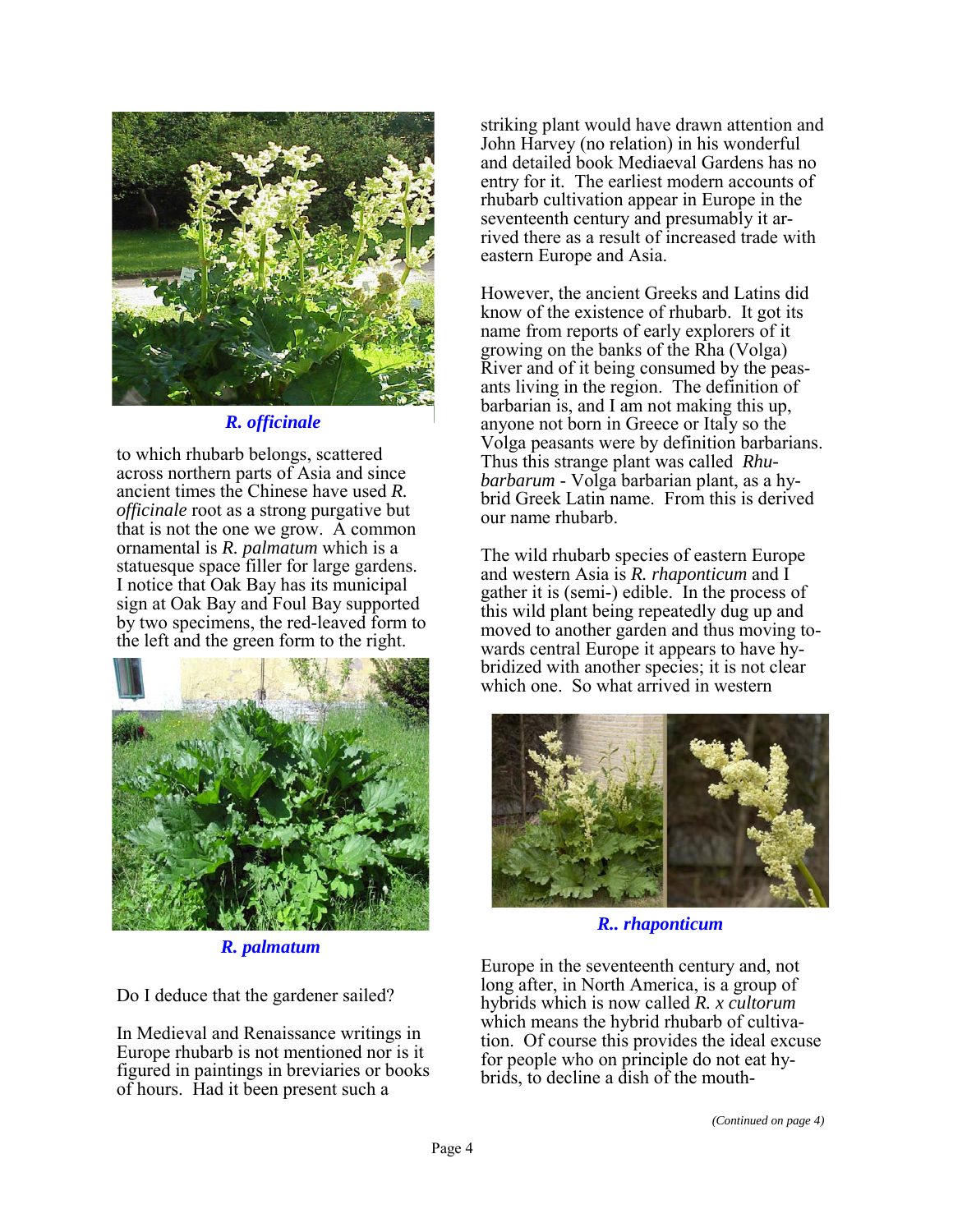#### puckering 'fruit'.

That brings up the main culinary problem but also the advantage of rhubarb - it is high in plant acids. I have seen people eat a raw stick of rhubarb by repeatedly dipping the end in sugar and biting off a portion. Not me! Cooked alone it needs sugar, lots of sugar. I find that a half teaspoonful of bicarbonate ameliorates the tartness. Where rhubarb comes into its own is when it is combined with low-acid fruits, for instance apples or those almost tasteless strawberries imported in the winter and spring from God- only-knows-where (wait for our local crop). But those import strawberries, made into a pie with rhubarb and sugar, combine to produce a heavenly creation (use slightly more strawberries than rhubarb).

So can rhubarb be improved culinarily speaking? Yes, like asparagus and endive it can be blanched by being grown in the dark. I remember being impressed during a visit to Brian Cross' intricate room garden in Ireland by his collection of rhubarb crocks. While the others were wandering through his maze of rooms and admiring the bronze memorial to his little dog, I was off in the kitchen garden. Rhubarb crocks are now antiques and he has collected dozens of them. Made of red earthenware they are bell-shaped with a knob on top for lifting and range in size up to a whopping 3 ft. As the buds of the rhubarb start to swell in the spring the crocks are placed over them. Grown in the dark the stems elongate more than normal and become a bright pink with a small yellowish leaf on top. The result is really tender stalks. This is gourmet rhubarb!

Back to my childhood. Those rhubarb fields south of Leeds are still there. The rows of sheds are still filled each winter with closely stacked roots of rhubarb, kept dark and warm. This hastens sprouting and the production of the tender vivid pink stalks. This product is sold widely, even to the superior southerners and the picky French. In fact the region is so famous for its rhubarb that the European Union Commission has designated Yorkshire rhubarb produced in the 'rhubarb triangle' of Leeds, Bradford and Wakefield, as a protected regional food name thus joining Parmigiano Reg-

giano, champagne and other foods. As an ex-Yorkshire peasant I can drink a glass of Moёt to that.

But I now live in Canada where there is a movement towards food independence. The push is on to grow your own food, not all of it, but some. I recommend you start with or include rhubarb. The advantages of rhubarb are many: for instance it is prolific, requires planting only once, needs no care and will live longer than you. It is the ideal plant for the lazy gardener, sorry, I mean ecogardener.

Place your rhizome in a sunny position, in fact flaunt it, be bold, plant it in a conspicuous spot in your garden - after all the six foot inflorescence is as spectacular as *cardiocrinum* so go against convention and don't hide it at the back. Barbarians of the world unite. Rhubarb is back. Rhubarb is respectable. Go rhubarb!

# **The Victoria Rhododendron Show and Sale 2010 Report**

#### **Lois Blackmore**

Our show was held at Cadboro Bay United Church again this year with a later date than our usual last Saturday in April. The date chosen this year was May 8. The hours for the show and sale were from 11am.to 3pm.

The weather cooperated with us as the day was a mix of cloud and sun. Because of the later date of the show, there were many different rhododendrons on display. Hybrid rhododendrons were the main trusses this year with fewer species because of the later date chosen.

Preparations for the show included advertising in local papers and gardening magazines, preparations of photocopying material with Xeroxing and paper cutting, and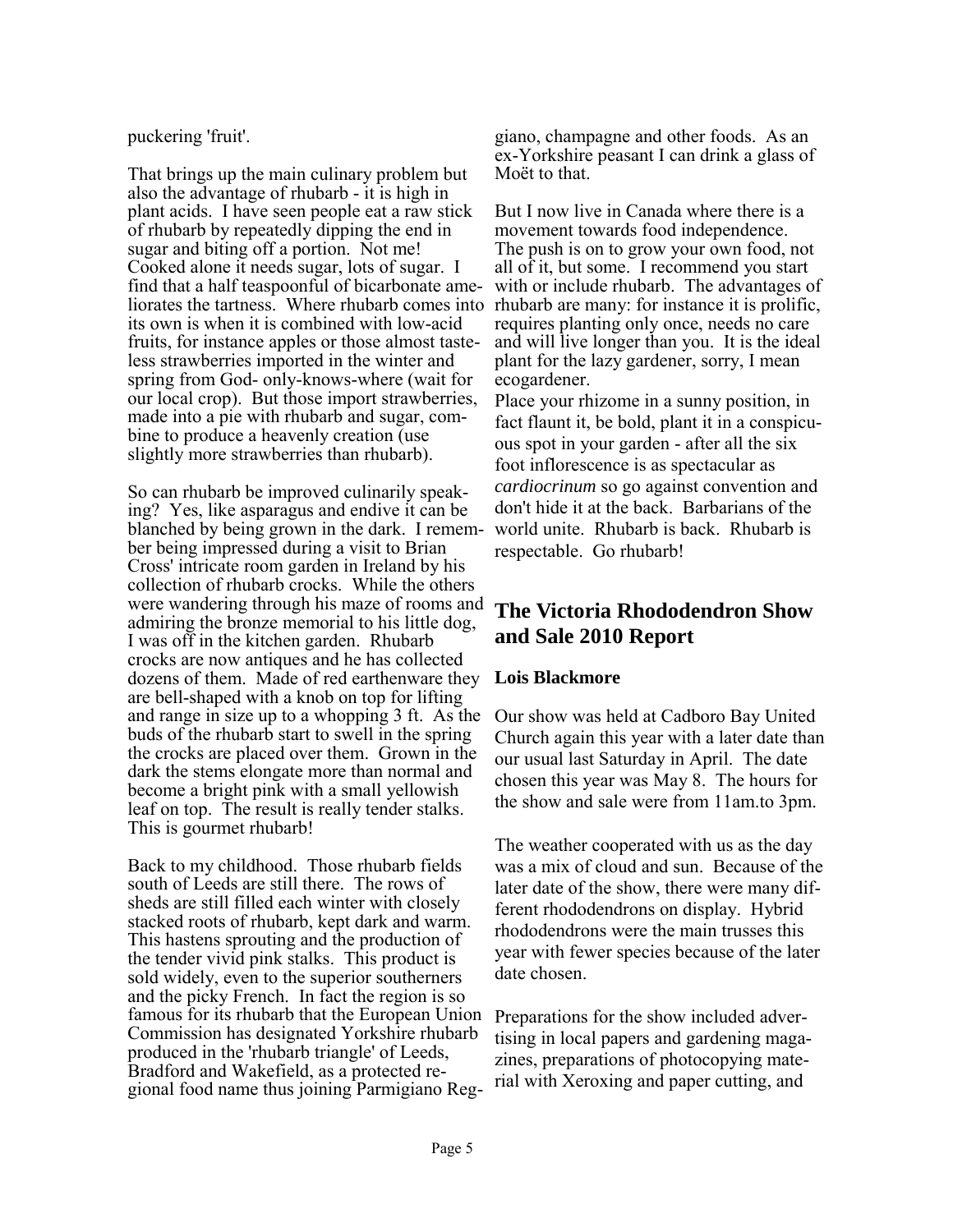calling for and organizing volunteers. As well, judges and clerks were asked for their expertise and knowledge of rhododendrons and were in place early on. Peter Barriscale produced a beautiful poster which members distributed to garden centers, libraries and other interested places.

The judging took place early Saturday morning starting at 8:30 am. Thank you to Ken Webb, Peter Barriscale, Dave Mackas, Burns Morrison, Dean Goard and Calvin Parsons for doing an outstanding job. Another thank you to the clerks who assisted the judges in making their job easier and the judging run so smoothly. Clerks this year were Keiko Alkire, Betty Gordon, Ann Widdowson, Doug Newton, Linda Gilmore, Don Whittle, Ellen Wellborn and Carolyn Marquardt. A special thanks to Anne Allen and Karen Burns for looking after all the awards and organizing them into categories.

The raffles this year included both individual prizes and a silent auction. Some items from commercial enterprises were donated and many members of our group donated plants. Such support is gratifying. Carol Dancer is sending commercial donators a letter of thanks, but is taking this opportunity to thank the members for their extremely generous donations.

The call for volunteers was great with many taking on multiple roles. Outstanding work in organizing the set up of the show from Ian Duncan, Don Whittle, Archie Brown, Peter Barriscale, Dean Goard, Ann and Tom Widdowson, and Doug Newton; auction duties ably handled by Carol Dancer; Ann Widdowson spearheading accounting; Ena Vandermale doing duty in the kitchen and Anne Allen and Karen Burns dealing readily with the award ribbons and trophies; Keiko Alkire and Norma Buckley arranging the beautiful floral

displays with flowers donated by Finnerty Gardens all contributed to a very well run show and sale. The tasks of setting up, placing entries, arranging signage, cashiering and plant sales, accounting and keeping track of seller tags, contributing goodies and arranging tea and coffee and then the massive job of clean up were beautifully handled by the many volunteers who used their ingenuity and common sense to make the day go extremely smoothly. A debt of gratitude goes to them.

We were able to sign up a new member, thanks to Gareth Shearman.

Thanks to the sellers, we had a very successful sale. As this is a source of major funding for our club, we were pleased to have Firwood Nurseries, Ralf's Nursery, Paul Wurz, the Propagating Group, Carolyn Marquardt's Basketland Baskets and Garry and Lynnette Cook's artful birdhouses. Total sales were \$5478.00 Other revenues included Admissions of \$632.82, Raffle- \$147.00, Silent Auction \$535.00, and Kitchen \$107. I would like to close this Show Report with thanking again the many volunteers who gave of their time and effort in making the show a success. A special thanks to Madeleine Webb and Carol Dancer for their support on my behalf. Lois Blackmore, Show Chair



Judging rhododendrons is thoughtprovoking work, as several VRS members have found…..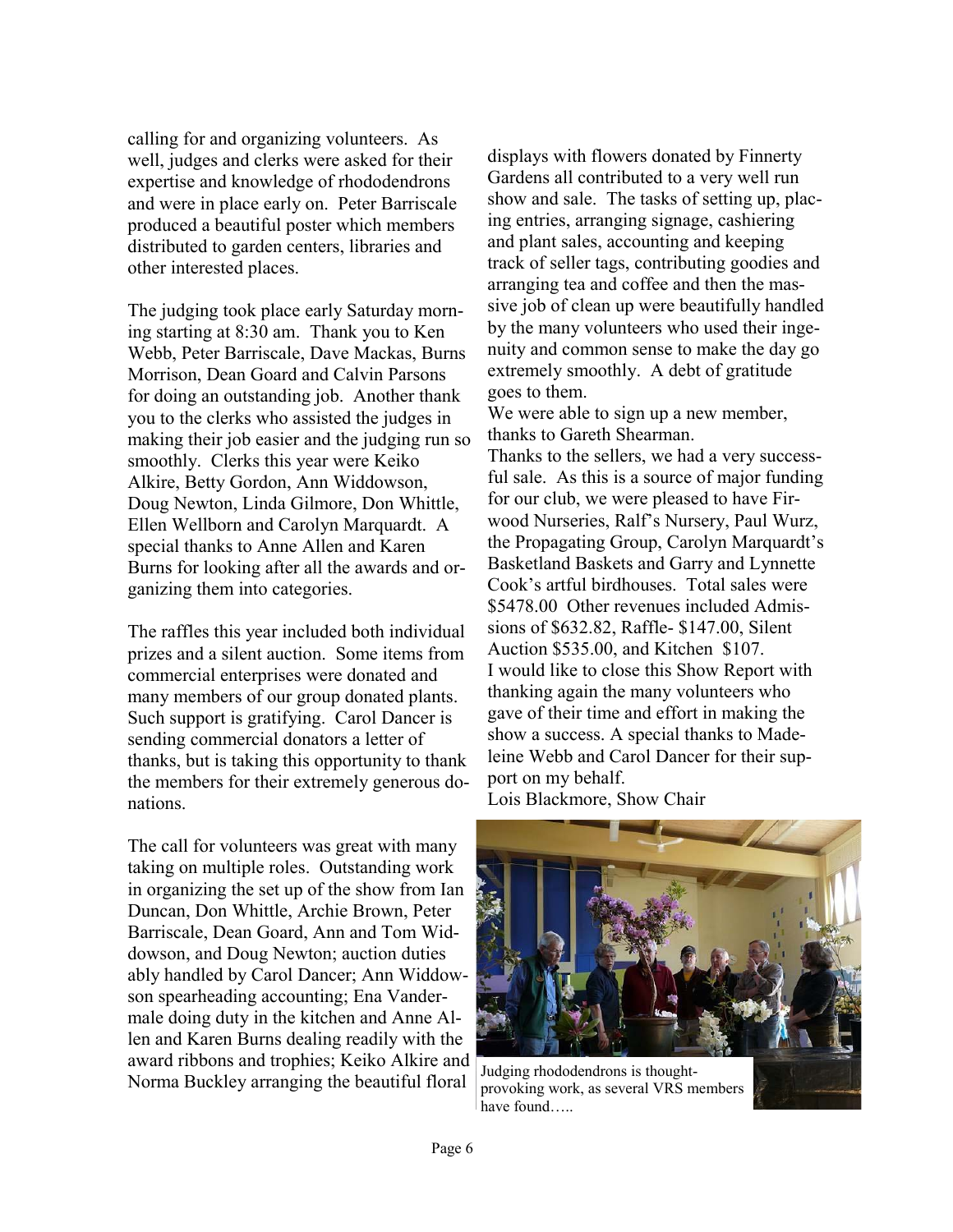### **2010 Winners of the Victoria Rhododendron Society Trophies**

**The George Fraser Memorial Trophy John Hawkins**

**Herman and Hella Vaartnou Plate John Hawkins** 

**Jean and Norman Todd Trophy Keiko Alkire** 

**Mary's Memorial Cup E.E. Dickman** 

**The Jim Calder Memorial Trophy E.E.Dickman**

**The Mary Henderson Memorial Trophy Anne Allen** 

**The de Rothschild Challenge Trophy Anne Allen** 

**The Gibson Memorial Trophy Johanna and Moe Massa** 

**Angus and Mary Boyd Trophy Archie Brown** 

**Alec McCarter Bowl Judy Gordon** 

**The Webb Trophy Judy Gordon Johanna and Moe Massa**  **Best Vancouver Island Hybrid**  R. Towner Crest

**Best Fragrant Rhododendron Truss**  R. Fragrantissimum

**Best Lepidote Species in a Container**  R. *goreri*

**Best Rhododendron Companion Plant**  peony

**Best Species Truss or Spray**  R. *cinnabarinum* variety roylei

**Best Hybrid Rhododendron**  R. Hurricane

**Best Rhododendron in Show**  R. Hurricane

**High Aggregate**  90 points

**Best Entry by a Novice**  R. Winsome

**Best Northwest Hybrid**  R. Elsie Watson

**Peoples' Choice**  R*. praetervisum* (virea) R. Dexter Spice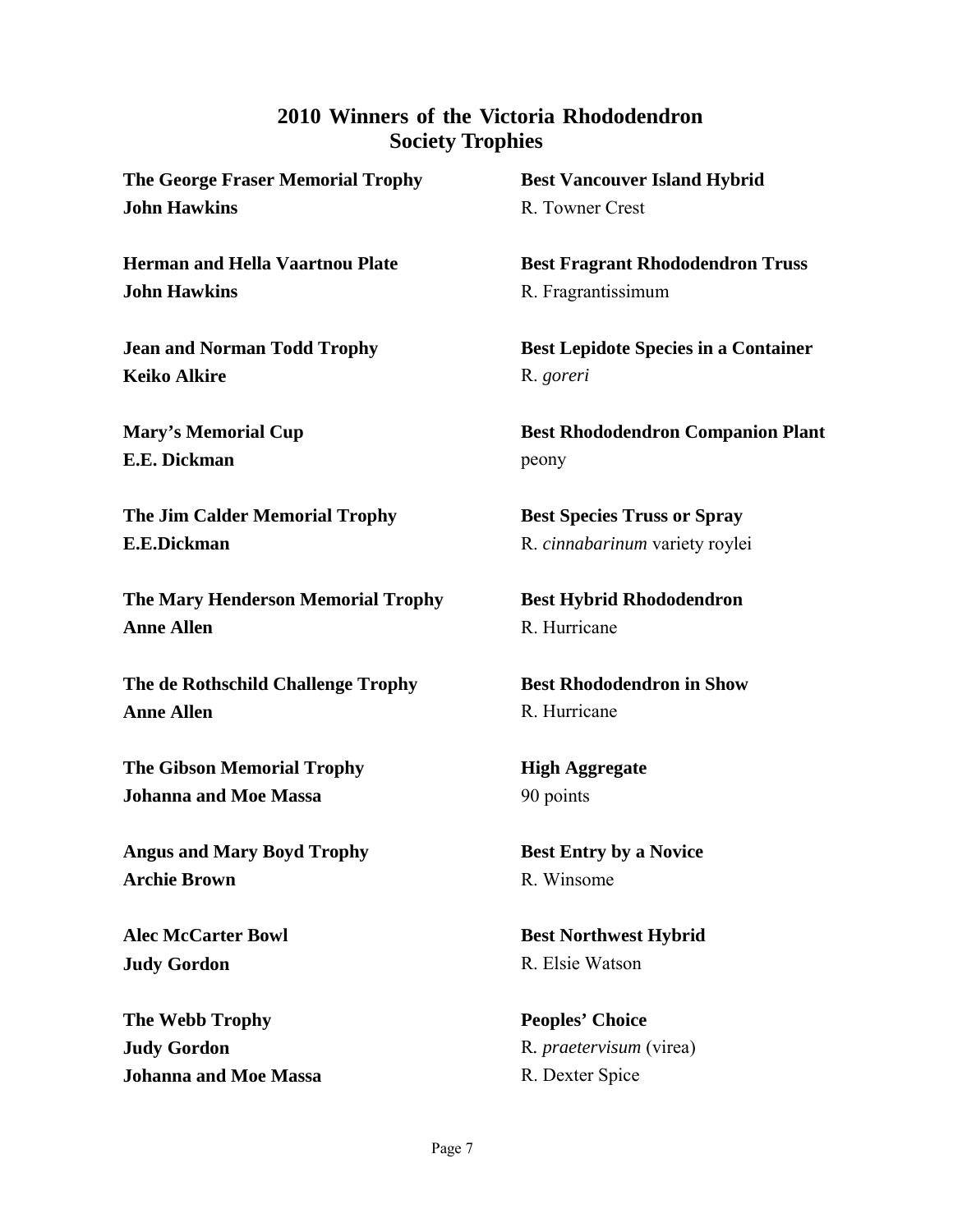

**A**  Calvin Parsons and Burns Morrison judging red rhododendrons.



Calvin, Dave Mackas, Burns and Dean Goard checking prize rhodo trusses on May 8, our show and sale day.

# **Dabbler Out of Her Depth**

(reprinted with permission from the January 2010 edition of "The Yak", the Fraser South Rhododendron Association Newsletter)

# By Ginnie Fearing

She's a dabbler, content to sample and enjoy this and that without delving deeply into much of anything. Her mate, on the other hand, is definitely a diver who is by nature a researcher. Shopping with him is an experience in well-researched decision-making. Shopping with her is an experience in intuitive decision-making. Somehow they have made this dabble/dive combination work to their combined advantage. However, sometimes even their combined efforts don't get results. Here is the story:

They have HIS and HER gardens. His garden is carefully labeled, artfully arranged, often weeded, and meticulously documented. Her garden is mostly heltery-skeltery with this and that planted wherever. His garden blooms from February to July and then is elegantly green. Her garden blooms from March to October and then is full of weeds. Which brings me to my point.

Her garden has developed a terrible case of

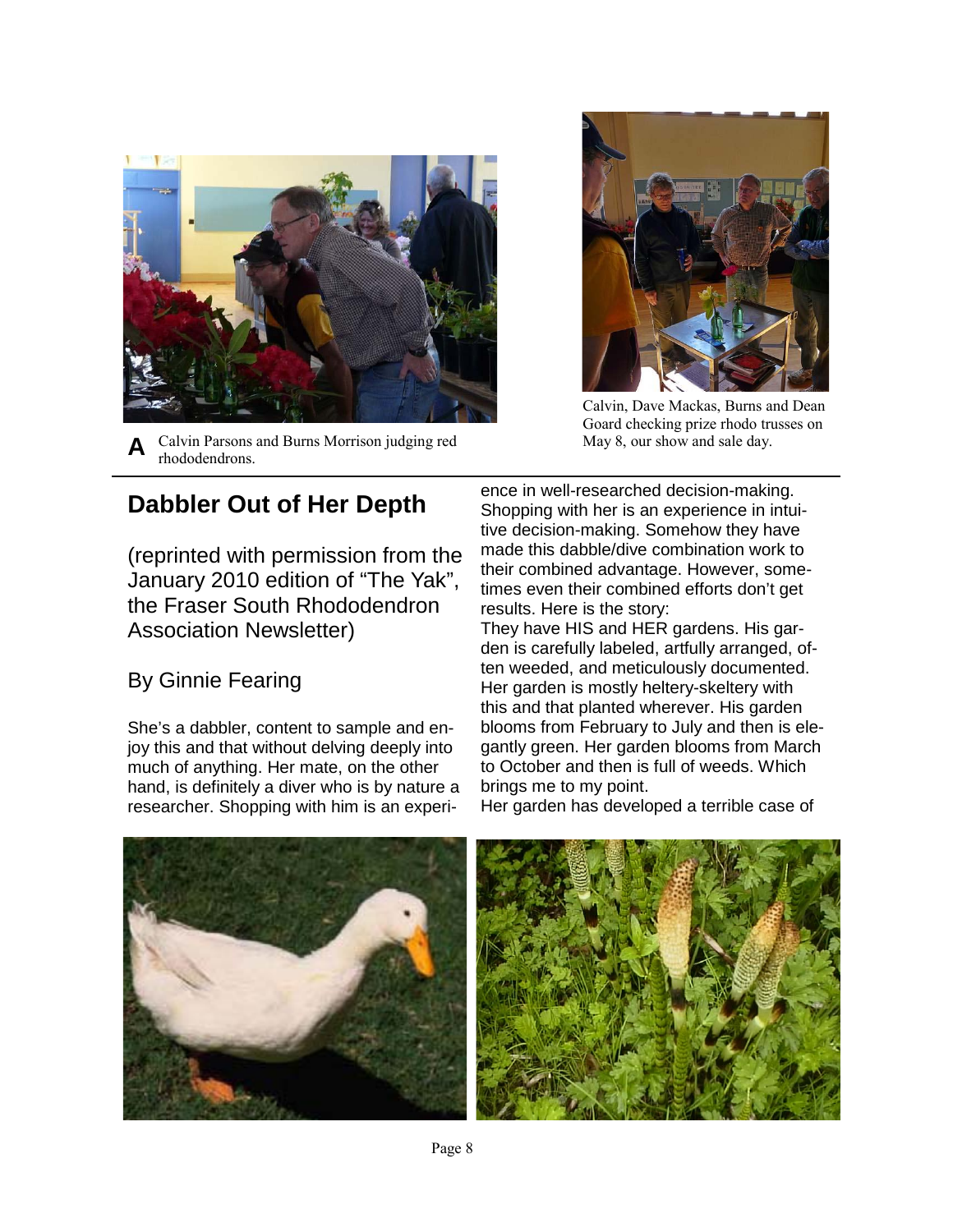horsetail (*Equisetum*). This affliction began with an outbreak under the sprinkler at the top of the hill, and while she was away for a while, it migrated very, very rapidly. She got on her hands and knees and weeded the horsetail….once, twice, three times…. Clearly weeding wasn't working and to make matters worse, time spent on this affliction meant much less time spent weeding the rest of the garden, which responded by sprouting a magnificent crop of tall grass. She began to complain to her friends and to

gather advice. The advice ranged from: "Ha, Ha, nothing to be done now" to recommendations to douse the stuff with deadly spray. "Put on a rubber glove", she was told, "then a cotton glove and dip your hand into concentrated Roundup and then run your hand up each stalk of horse tail". "Take a paintbrush", she was told, "dip it in Roundup and paint each stalk of horsetail". (hand paint 4 million stalks? Wait, it's now 8 million stalks!). Treat with Casoron. Spray with Later's Creeping Buttercup mixed with Amitrol. Spray with vinegar. Lime it.

It was clearly time to mimic the diver. The diver, of course, does research: consulting the internet to learn more about horsetail and then to find out how toxic the recommended sprays are.

Did you know that…. Horsetail is native to North America and is a survivor from the dinosaur era. It is a perennial with a spreading rhizomatous system that can go six feet deep. Horsetail produces two kinds of stems. In early spring a fertile stem appears to spread spores widely and then die back. Then the sterile, vegetative stems emerge to grow, and spread, until the first freeze.

Horsetail, of which there are over 15 varieties in B.C., often grows in moist, disturbed sites but can be found in sand and other inhospitable sites.

The University of Wisconsin gives a reference to the Weed Control Manual 2000 (Curran, et al., 2000), which lists only two herbicides: Casoron, and Telar, for horsetail control in non-crop areas. They report that no references were found in the Weed Control manual on the long-term effects of these herbicides on horsetail.

(http://128.104.239.6/uw\_weeds/extension/articles/ conhorsetail.htm)

The BC Government recommends improving drainage and encouraging growth of a healthy grass cover. "Porous landscape fabrics or black plastic mulch effectively prevent horsetail growth". (http://www.agf.gov. bc.ca/cropprot/hrsetail.htm)

Clearly the solution is to pounce on that first horsetail that emerges and murder it before it can spread.

Sadly, it is too late for that advice for her garden. Since she takes pride in avoiding toxic chemicals on both her veggies and her heltery-skeltery garden she is loathe to use chemicals. Maybe she will have to make an exception, she thinks, until she reads the side effects of the chemicals and sees how toxic they are.

The combined dabble/dive efforts have generated several experiments. Lime the area, enrich it, lay newspapers covered with mulch over it, all to no avail. Next we will withdraw water to the area, which is sad news to the roses and lilies.

She was shocked to learn that people are buying container plants of horsetail as ornamentals. She would gladly give hers away.

Here is her offer to you, whether you are a dabbler or a diver: Get rid of the horsetail in her garden and she will gift you with a complete batch of really good carrot cake cookies …with frosting. *Ginny Fearing*